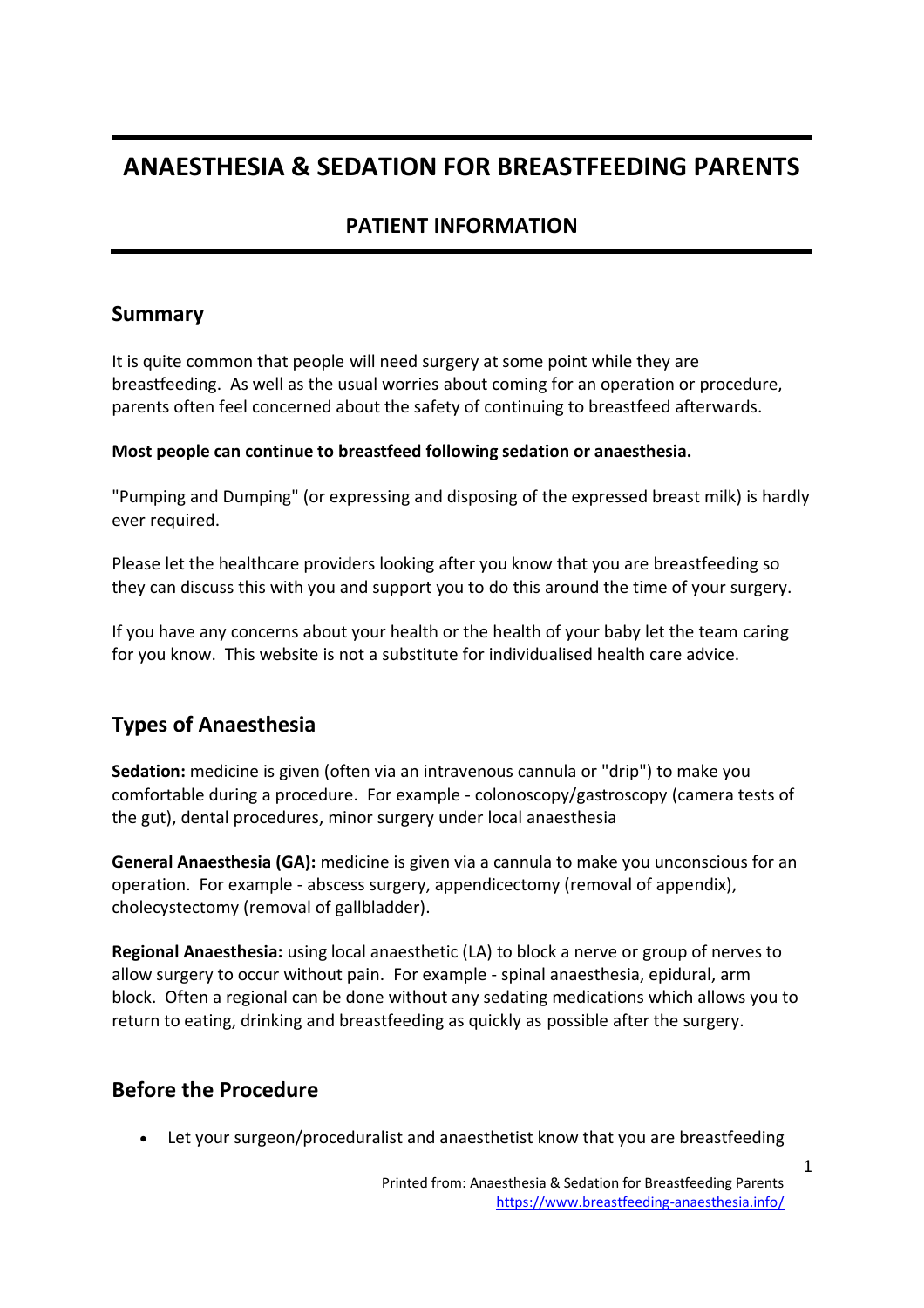- If possible, you can consider delaying non-urgent surgery until after you have finished breastfeeding (although this is usually not possible or required)
- Keep well hydrated continue eating and drinking until the time you have been told do stop. If you are waiting a long time for your procedure while nil by mouth (not eating/drinking) ask if you have some intravenous fluids or continue drinking clear fluids.
- Breastfeed as close as possible to the start of your procedure or surgery
- If you are having a long operation or major surgery it may be useful to express and store milk prior to the day of surgery so that someone can feed your baby while you are in surgery. You may also find it helpful to be seen by a lactation consultant if possible.
- If your baby was born prematurely or has a history of apnoeas (pauses in breathing) discuss this with your doctor - expressing before surgery for these babies may be useful.
- Ensure someone is available to care for your baby or child while you are in surgery and to help after the procedure.
- Some surgeries may be able to be done under regional anaesthesia (see above) discuss this with your anaesthetist.

# **After the Procedure**

- The general rule is that: **if you are awake enough to hold your baby you are awake enough to breastfeed**
- Try and have someone bring your baby to you as soon as possible after the procedure so you can breastfeed them once you are awake. If this is not possible you may wish to pump or express once awake.
- A responsible adult should stay with you during this time to help ensure the safety of your baby or child. This is especially important if you are needing large doses of pain relief after your surgery.
- If you have a premature baby or baby with a history of apnoeas (as above) you may consider expressing and giving the milk when the baby is older or mixing the milk with milk expressed before surgery to reduce the amount of sedating medications in it.
- Care should be taken with co-sleeping following sedation and anaesthesia as you may not wake as usual in the night. For brief procedures not requiring much pain relief afterwards it is recommended that you avoid co-sleeping for the first night after the procedure. For longer operations or surgery requiring large doses of pain relief you should discuss this with the doctors caring for you.

## **Medications & Breastfeeding**

Please note, this is general advice for most patients - for any specific information please discuss with the doctors caring for you.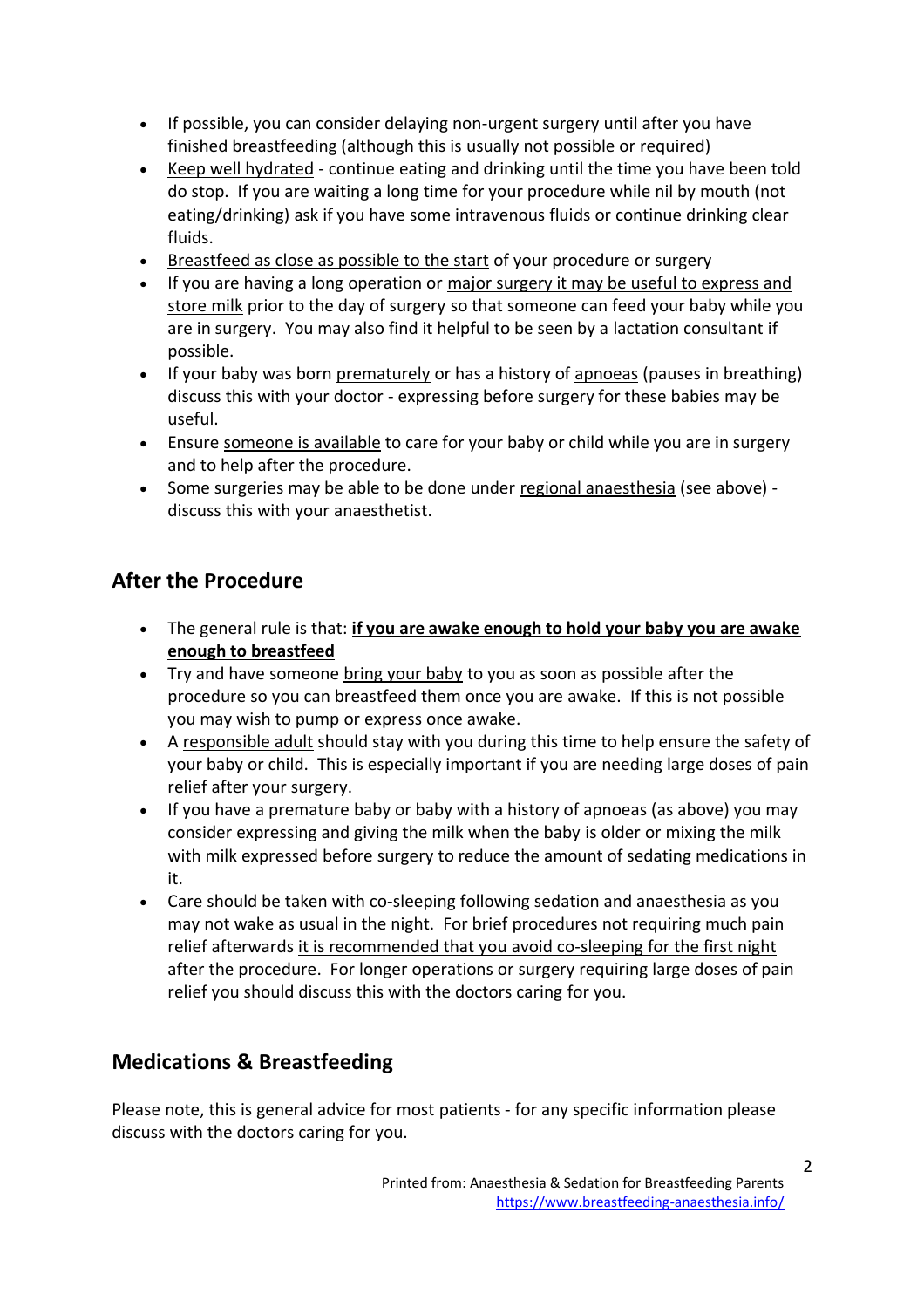#### **Analgesics (Pain Relievers):**

#### Paracetamol - safe with breastfeeding

Non-steroidal anti-inflammatory drugs (NSAIDs) e.g. ibuprofen (Nurofen), diclofenac (Voltaren) - safe with breastfeeding

Opioids (e.g. morphine, fentanyl, oxycodone) - generally safe at lowest dose that provides good pain relief for shortest amount of time possible. However it is recommended that *codeine is avoided* in breastfeeding as some babies may be more sensitive to it. Sometimes opioids are given as part of a regional anaesthetic (spinal or epidural) – only very very small amounts end up in breastmilk so it is safe to continue breastfeeding.

Tramadol – safety for breastfeeding mothers has been discussed recently, appears to be safe.

Ketamine - low doses for pain likely to be safe for breastfeeding

Gabapentin - likely safe for short term use

Pregabalin - there is limited information about the use in breastfeeding mothers, discuss with your doctor

#### **Anaesthetic Medications:**

Local Anaesthetics (LA) - safe with breastfeeding

Propofol - safe with breastfeeding

Midazolam - safe with breastfeeding

Volatile (Gas) Anaesthetics - safe with breastfeeding

Neuromuscular Blockers (Muscle Relaxants) and Reversal - safe with breastfeeding

#### **Antiemetics (Anti-Nausea Medications):**

Safe with breastfeeding although some MAY reduce breastmilk supply (e.g. promethazine, scopolamine).

**Other Medications:**